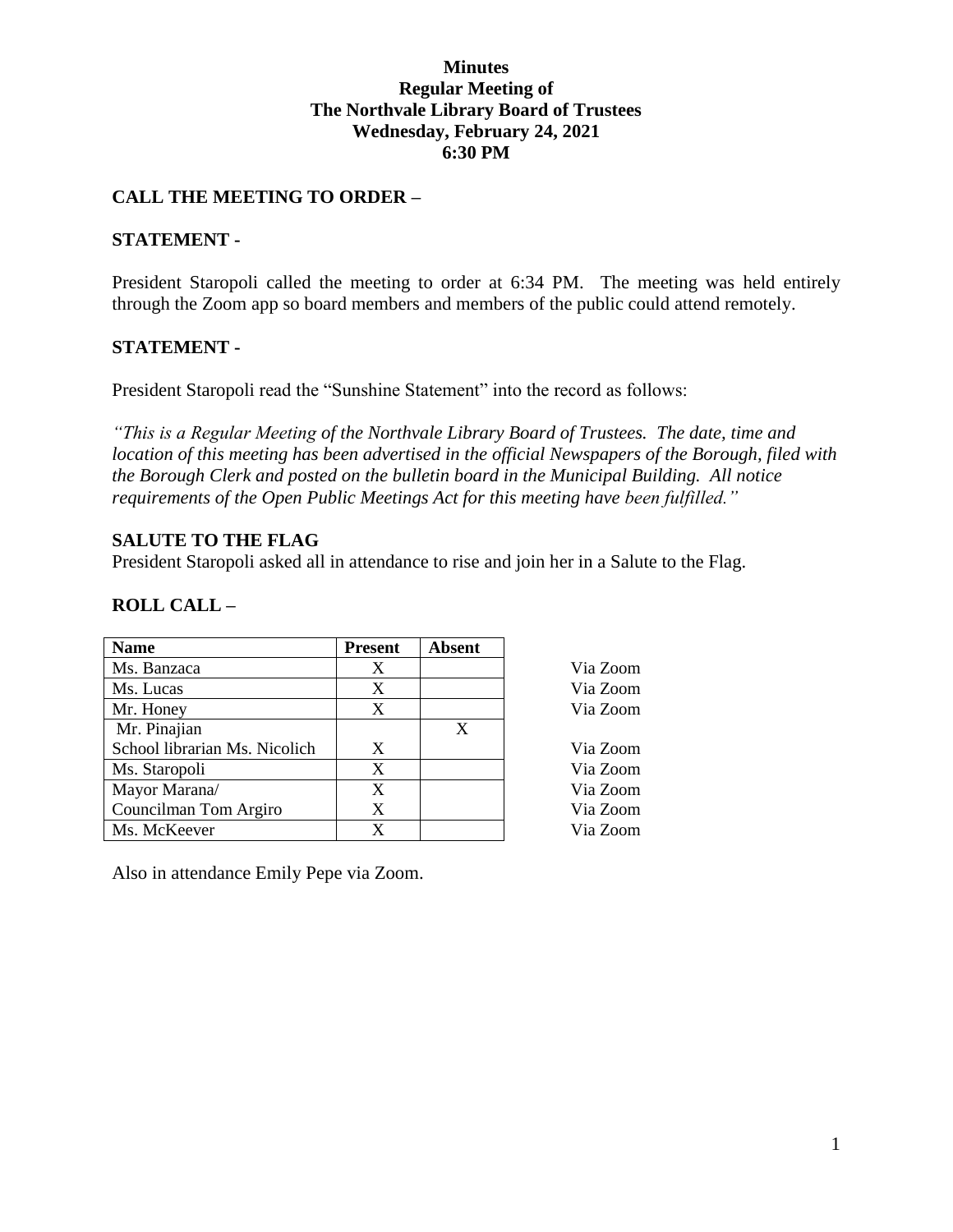# **APPROVAL OF MINUTES**

Resolved to approve the minutes from the January 21, 2021 regular board meeting.

The minutes were adopted on a roll call vote as follows:

| <b>Name</b>   | <b>ACTION</b> | <b>YES</b> | NO | <b>ABSENT</b> | <b>ABSTAIN</b> |
|---------------|---------------|------------|----|---------------|----------------|
| Ms. Banzaca   |               | X          |    |               |                |
| Ms. Lucas     |               | X          |    |               |                |
| Mr. Honey     |               | X          |    |               |                |
| Mr. Pinajian  |               |            |    |               |                |
| Ms. Nicolich  |               | X          |    |               |                |
| Ms. Staropoli | Motion        | X          |    |               |                |
| Mayor Marana  |               | X          |    |               |                |
| Mr. Argiro    |               |            |    |               |                |
| Ms. McKeever  | Second        | X          |    |               |                |

# **GENERAL DISCUSSION –**

The strategic planning committee briefed the rest of the board on plans for using the ADA grant. The goal is to be able to present a plan for the March meeting that would allow the project to go out to bid in the Spring.

### **DIRECTORS REPORT-**

### **Program highlights and upcoming**

• February is Snapshot Day (Month), 2021. Libraries are posting pictures of how patrons are using their services, what they are offering and other exciting projects. We have been posting to our Facebook and Instagram accounts.

- January Crafts Kits: 60 kits
- Storytime: 138 views
- January Music with Miss Nita 81 views
- January Magical Melodies 263 views
- Weekly ESL Conversation class for Adults on Zoom: 7-10 adults per week.
- January Canvas Painting for Adults on Zoom with Kari: 12 adults

# **Administrative**

 Library Cards: 1,833 patrons registered as of February 21, 2021. 15 new library cards since January's report.

• Proposed to interview for a part-time Youth Services Library Associate to work 28-30 hours per week.

### **Strategic Plan**

 Meeting regarding the grant money/ADA upgrades to the library was held on Thursday, February 11. Mayor Marana, Terri McKeever, Melissa Banzaca, Roy Sokoloski, Kent & I were in attendance. Kent will make one in-person visit to take some measurements and finalize the plans to be ready to go out to bid by April.

• Roy sent a proposal to begin the work, which is attached below.

# **Building**

• DPW replaced light bulbs in our utility closet on 2/17/2021

### **BCCLS**

 BCCLS 72 hours quarantine of book drop returns and BCCLS deliveries remains the standard procedure for all BCCLS libraries.

• Emily is attending virtual training from NJ State library on February 17  $& 24$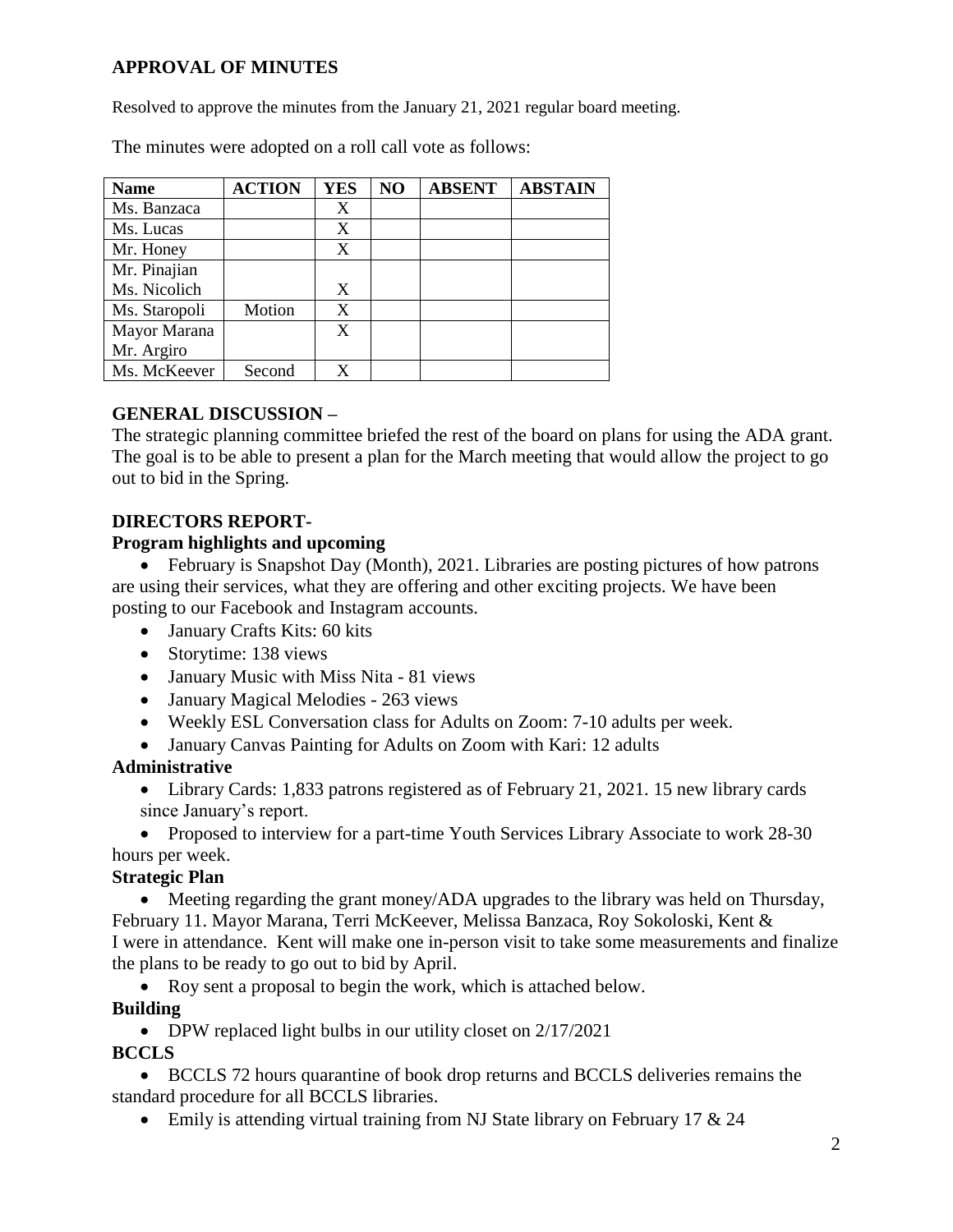### **FRIENDS OF THE LIBRARY REPORT –**

The annual membership drive took place in December and January. The friends were able to get some new businesses on board and well as some businesses that had not joined in a few years. The friends are working on implementing the books for babies program and finding fundraisers that can run virtually now and hopefully in person towards the end of the year.

#### **TREASURER'S REPORT-**

Northvale Library Account : \$124,043.34 Northvale Library Capital Expense Account: \$91,907.70

Boro reports the first Quarterly contribution for 2021 (\$25K) to be remitted next week. Balance due for 2020 is \$29,546.13 -- no date to remit -- (2019 balance of \$15K also no date to remit).

#### **ROLL CALL VOTES-**

Resolved to approve the claims list for February in the amount of \$3459.46: The resolution was adopted on a roll call vote as follows:

| <b>Name</b>   | <b>ACTION</b> | <b>YES</b> | NO | <b>ABSENT</b> | <b>ABSTAIN</b> |
|---------------|---------------|------------|----|---------------|----------------|
| Ms. Banzaca   | motion        | X          |    |               |                |
| Ms. Lucas     |               | X          |    |               |                |
| Mr. Honey     |               | X          |    |               |                |
| Mr. Pinajian  |               |            |    |               |                |
| Ms. Nicolich  |               | X          |    |               |                |
| Ms. Staropoli | Second        | X          |    |               |                |
| Mayor Marana  |               | X          |    |               |                |
| Mr. Argiro    |               |            |    |               |                |
| Ms. McKeever  |               |            |    |               |                |

Resolved to approve the replenishment of petty cash for \$75: The resolution was adopted on a roll call vote as follows:

| <b>Name</b>   | <b>ACTION</b> | <b>YES</b> | NO | <b>ABSENT</b> | <b>ABSTAIN</b> |
|---------------|---------------|------------|----|---------------|----------------|
| Ms. Banzaca   |               | X          |    |               |                |
| Ms. Lucas     |               | X          |    |               |                |
| Mr. Honey     |               | X          |    |               |                |
| Mr. Pinajian  |               |            |    |               |                |
| Ms. Nicolich  |               | X          |    |               |                |
| Ms. Staropoli | Motion        | X          |    |               |                |
| Mayor Marana  | Second        | X          |    |               |                |
| Mr. Argiro    |               |            |    |               |                |
| Ms. McKeever  |               | X          |    |               |                |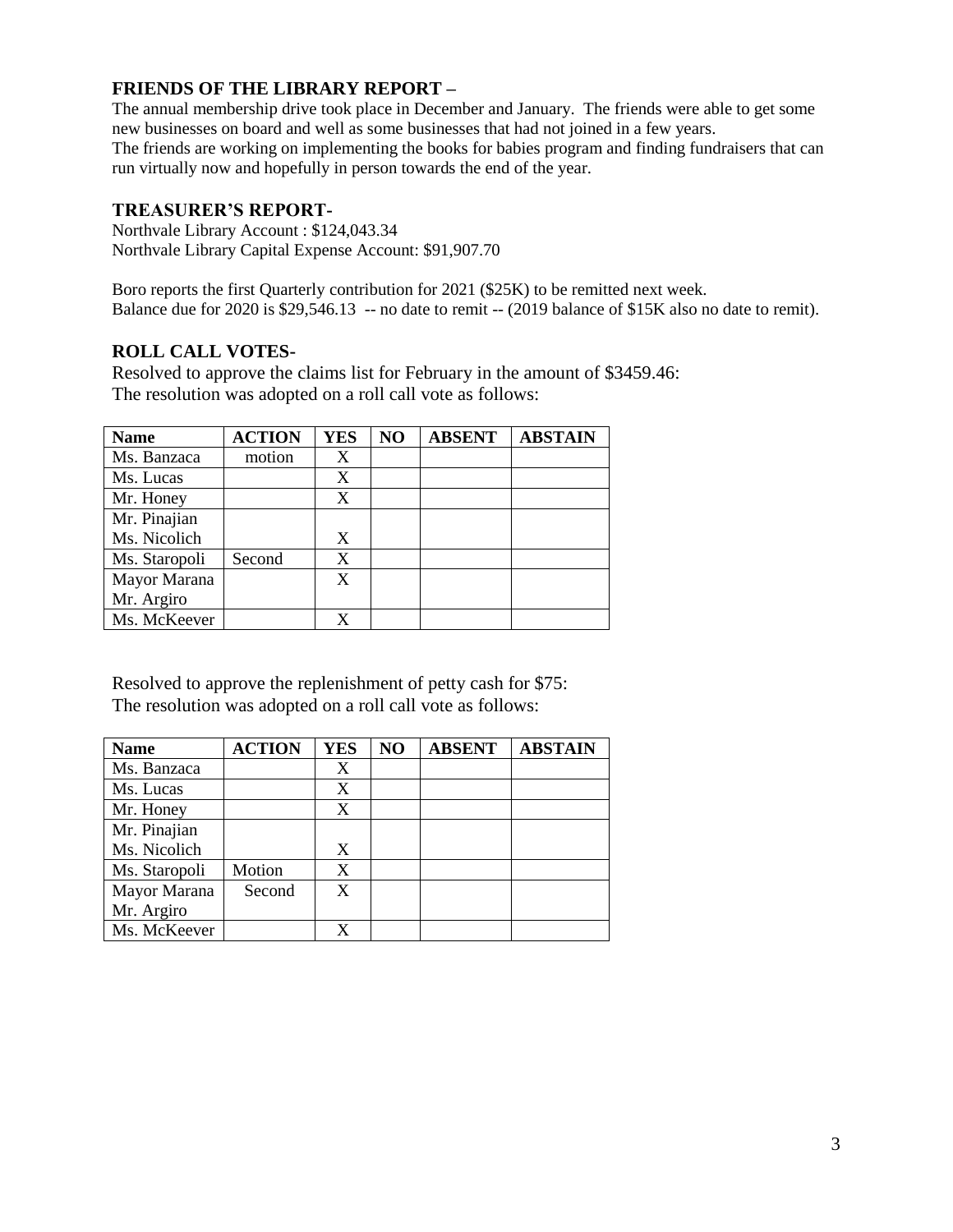Resolved to approve allowing Emily Pepe to hire a part time Youth Services Library Associate up to 30hrs a week between \$16-\$20 an hour:

The resolution was adopted on a roll call vote as follows:

| <b>Name</b>   | <b>ACTION</b> | <b>YES</b> | NO | <b>ABSENT</b> | <b>ABSTAIN</b> |
|---------------|---------------|------------|----|---------------|----------------|
| Ms. Banzaca   |               | X          |    |               |                |
| Ms. Lucas     | Second        | X          |    |               |                |
| Mr. Honey     |               | X          |    |               |                |
| Mr. Pinajian  |               |            |    |               |                |
| Ms. Nicolich  |               | X          |    |               |                |
| Ms. Staropoli | Motion        | X          |    |               |                |
| Mayor Marana  |               | X          |    |               |                |
| Mr. Argiro    |               |            |    |               |                |
| Ms. McKeever  |               |            |    |               |                |

Resolved to approve Terri McKeever, Melissa Banzaca & Mayor Pat Marana for the strategic planning committee for 2021:

The resolution was adopted on a roll call vote as follows:

| <b>Name</b>   | <b>ACTION</b> | <b>YES</b> | NO | <b>ABSENT</b> | <b>ABSTAIN</b> |
|---------------|---------------|------------|----|---------------|----------------|
| Ms. Banzaca   |               | X          |    |               |                |
| Ms. Lucas     |               | X          |    |               |                |
| Mr. Honey     |               | X          |    |               |                |
| Mr. Pinajian  |               |            |    |               |                |
| Ms. Nicolich  |               | X          |    |               |                |
| Ms. Staropoli | Motion        | X          |    |               |                |
| Mayor Marana  | Second        | X          |    |               |                |
| Mr. Argiro    |               |            |    |               |                |
| Ms. McKeever  |               |            |    |               |                |

Resolved to approve extending the library's fine free period through April  $30<sup>th</sup> 2021$ : The resolution was adopted on a roll call vote as follows:

| <b>Name</b>   | <b>ACTION</b> | <b>YES</b> | NO | <b>ABSENT</b> | <b>ABSTAIN</b> |
|---------------|---------------|------------|----|---------------|----------------|
| Ms. Banzaca   |               | X          |    |               |                |
| Ms. Lucas     |               | X          |    |               |                |
| Mr. Honey     | Second        | X          |    |               |                |
| Mr. Pinajian  |               |            |    |               |                |
| Ms. Nicolich  |               | X          |    |               |                |
| Ms. Staropoli | Motion        | X          |    |               |                |
| Mayor Marana  |               | X          |    |               |                |
| Mr. Argiro    |               |            |    |               |                |
| Ms. McKeever  |               |            |    |               |                |

### **HEARING OF THE PUBLIC –**

The meeting was opened to the public at 7:09 PM. Kathy Brunet mentioned that after the snowstorms the gutter above the area by the drop box was leaking and causing an icy patch. Emily Pepe also shared that the bottom of the building ramp also gets icy from a similar drip. The board discussed asking the DPW to look at both areas once the weather permits and taking action from there. The meeting was closed to the public at 7:12 PM.